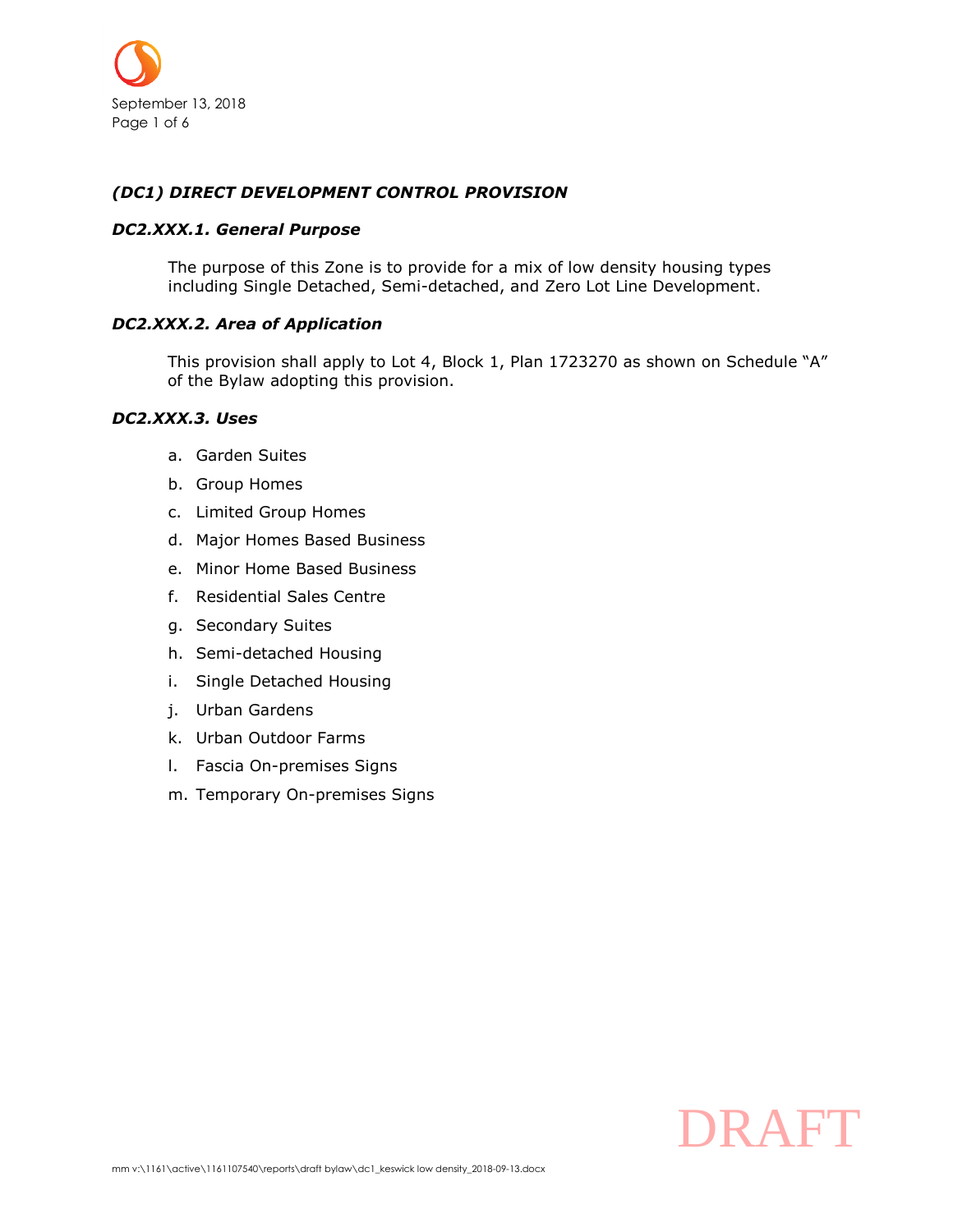

# <span id="page-1-0"></span>*DC2.XXX.4. Development Regulations*

- 1. Single Detached Housing and Semi-detached Housing may be developed as a Zero Lot Line Development.
- 2. the minimum Site Area per Dwelling shall be in accordance with Table [0\(](#page-1-0)2) as follows:

| Table 0(2) - Minimum Site Area                                  |                                                      |                                                  |  |  |
|-----------------------------------------------------------------|------------------------------------------------------|--------------------------------------------------|--|--|
|                                                                 | Primary<br>vehicular<br>access is not<br>from a Lane | Primary<br>vehicular<br>access is<br>from a Lane |  |  |
| (a) Single Detached<br>Housing                                  | $225 \; \text{m}^2$                                  | $225 \text{ m}^2$                                |  |  |
| (b) Single Detached<br>Housing - Reduced Side<br><b>Setback</b> | $219 \; \text{m}^2$                                  | $201 \; \text{m}^2$                              |  |  |
| (c) Semi-detached<br>Housing                                    | $183 \; \text{m}^2$                                  | $183 \; \text{m}^2$                              |  |  |
| (d) Semi-detached<br>Housing - Reduced Side<br>Setback          | $183 \; \text{m}^2$                                  | $165 \; \text{m}^2$                              |  |  |

3. The maximum total Site Coverage including Accessory buildings shall be in accordance with Table [0\(](#page-1-0)3) as follows:

| Table 0(3) - Maximum Site Coverage                    |                                                      |                                                  |                              |                       |  |  |
|-------------------------------------------------------|------------------------------------------------------|--------------------------------------------------|------------------------------|-----------------------|--|--|
|                                                       | Primary<br>vehicular<br>access is not<br>from a Lane | Primary<br>vehicular<br>access is from<br>a Lane | Principal<br><b>Building</b> | Accessory<br>building |  |  |
| (a) Single Detached Housing                           | 52%                                                  | 54%                                              | 37%                          | 17%                   |  |  |
| (b) Single Detached Housing<br>- Reduced Side Setback | 56%                                                  | 60%                                              | 42%                          | 18%                   |  |  |
| (c) Semi-detached Housing                             | 55%                                                  | 56%                                              | 38%                          | 18%                   |  |  |
| (d) Semi-detached Housing<br>- Reduced Side Setback   | 58%                                                  | 62%                                              | 42%                          | 20%                   |  |  |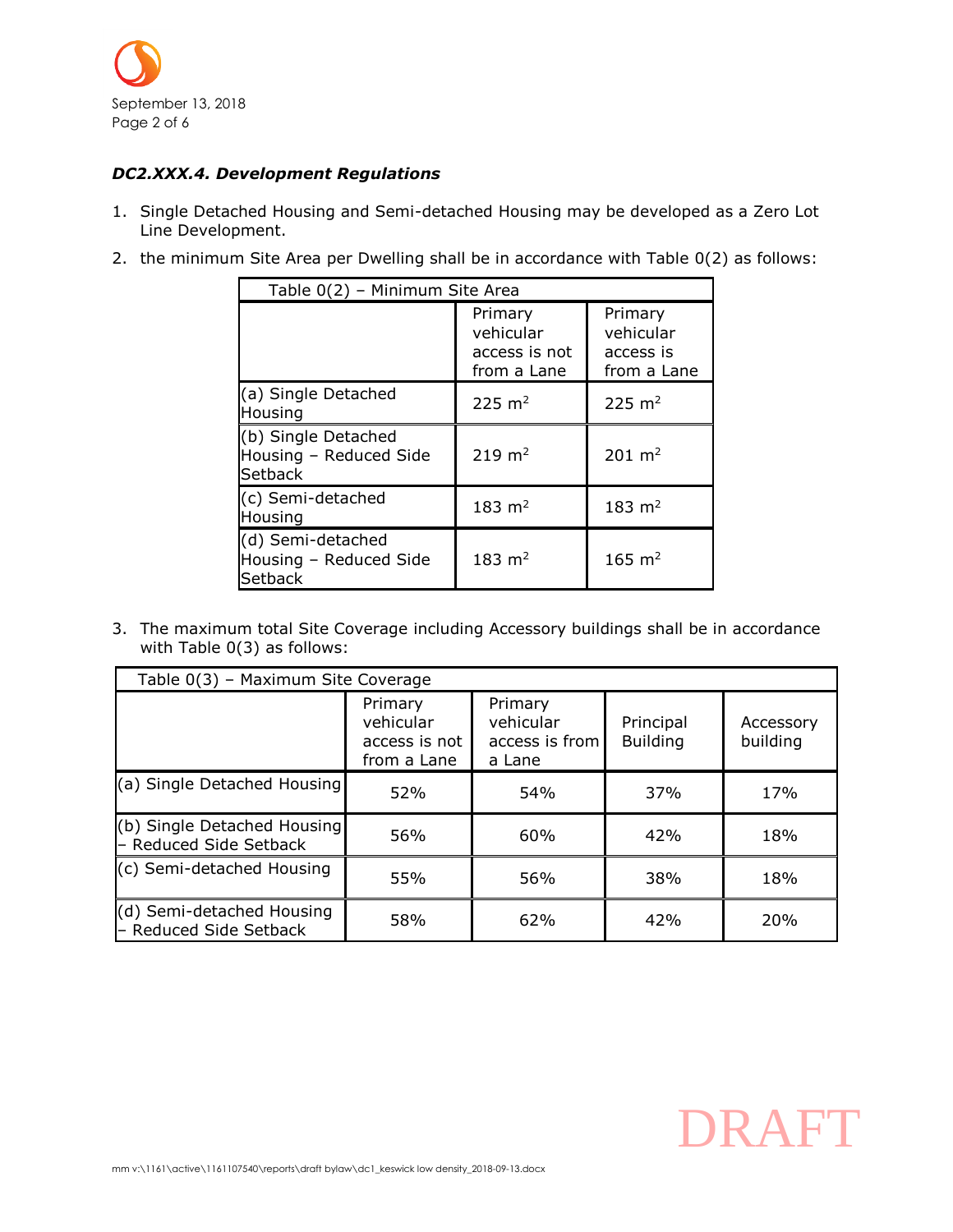

| Table 0(4) - Minimum Site Width                            |                                                      |                                                  |  |  |
|------------------------------------------------------------|------------------------------------------------------|--------------------------------------------------|--|--|
|                                                            | Primary<br>vehicular access<br>is not from a<br>Lane | Primary<br>vehicular<br>access is from<br>a Lane |  |  |
| (a) Single Detached Housing                                | 7.5 m                                                | 7.5 <sub>m</sub>                                 |  |  |
| (b) Single Detached Housing -<br>- Reduced Side Setback    | 7.3 m                                                | 6.7 <sub>m</sub>                                 |  |  |
| (c) Semi-detached Housing                                  | 6.1 <sub>m</sub>                                     | 6.1 <sub>m</sub>                                 |  |  |
| (d) Semi-detached Housing -<br><b>Reduced Side Setback</b> | $6.1 \text{ m}$                                      | 5.5 <sub>m</sub>                                 |  |  |

4. the minimum Site Width per Dwelling shall be in accordance with Table [0\(](#page-1-0)4) as follows:

- 5. For Single Detached Housing, the Site Width on pie shaped lots shall be measured 9.0 m into the Site from the Front Lot Line.
- 6. The minimum Site Depth shall be 30 m.
- 7. The Front Setback shall be:
	- a. a minimum of 4.5 m, where primary vehicular access to required off-street parking is provided to the rear or flanking part of the Lot, except that it shall be:
		- i. a minimum of 3.0 m where a Treed Landscaped Boulevard is provided along the Front Lot Line of the Site;
		- ii. a minimum of 5.5 m where primary vehicular access to required off-street parking is provided to the front of the Lot, including when a front attached Garage forms an integral part of the Dwelling.
- 8. The minimum Rear Setback shall be 7.5 m, except in the case of a Corner Site, it may be reduced to 4.5 m.
- 9. The minimum Side Setback shall be 1.2 m, except that:
	- a. One Side Setback may be reduced to 0.6 m provided that:
		- i. the Side Setback of the adjacent Lot Abutting the reduced Setback is a minimum of 1.2 m;
		- ii. a private maintenance easement a minimum of 0.6 m in width shall be provided and registered on each title of land to ensure adequate access to the easement area for maintenance of the adjacent property;
		- iii. notwithstanding the Zoning Bylaw, eaves shall be a minimum of 0.30 m from the property line;
		- iv. Fences, walls and gates shall not be permitted within the Side Yard or on the Lot Line Abutting the Side Yard, except where the Side Yard Abuts a public roadway other than a Lane; and
		- v. all roof leaders from the Dwelling are connected to the individual storm sewer service for each Lot.

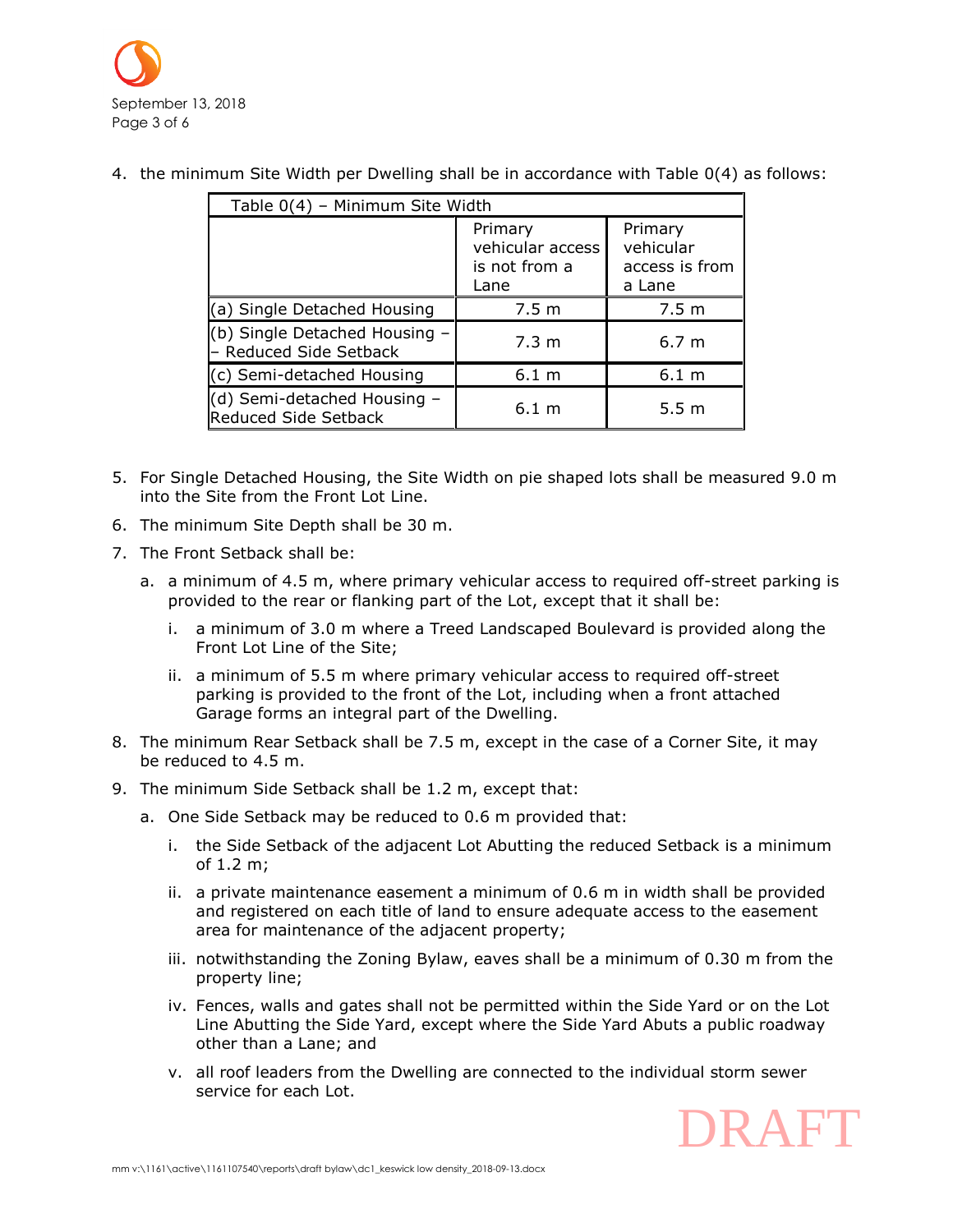

- b. For Single Detached Housing and Semi-detached Housing the Development Officer may reduce one Site Side Setback to 0 m in accordance with subsection XXX.4(1); and,
- c. Where Abutting a Zero Lot Line Development, the minimum Side Setback adjacent to the Side Lot Line of the Zero Lot Line Development shall be increased to 1.5 m to allow for a shared maintenance easement, as illustrated in the figure below.



- 10. On a Corner Site where the building faces the Front Lot Line, the minimum Side Setback abutting the flanking public roadway other than a Lane shall be 2.4m
- 11. On a corner Site where the building faces the flanking Side Lot Line and the Garage is attached to the principal building, the distance between any portion of these vehicle doors and the flanking public roadway shall not be less than [4.5 m,](javascript:void(0);) except:
	- a. The flanking Side Setback may ne reduced to 3.0 m where abutting a Treed Landscaped Boulevard.
- 12.Zero Lot Line Development shall be permitted where:
	- a. the owner of a Lot proposed for the Zero Lot Line Development and the owner of the adjacent Lot shall register, on title for both adjacent lots, a 1.5 m private maintenance easement that provides for:
		- i. a 0.30 m eave encroachment easement with the requirement that the eaves must not be closer than [0.90 m](javascript:void(0);) to the eaves of the building on an adjacent parcel;
		- ii. a [0.60 m](javascript:void(0);) footing encroachment easement; and
		- iii. permission to access the easement area for maintenance of the properties
	- b. all roof leaders from the Dwelling are connected to the individual storm sewer service for each Lot.
	- c. no roof leader discharge shall be directed to the maintenance easement; and

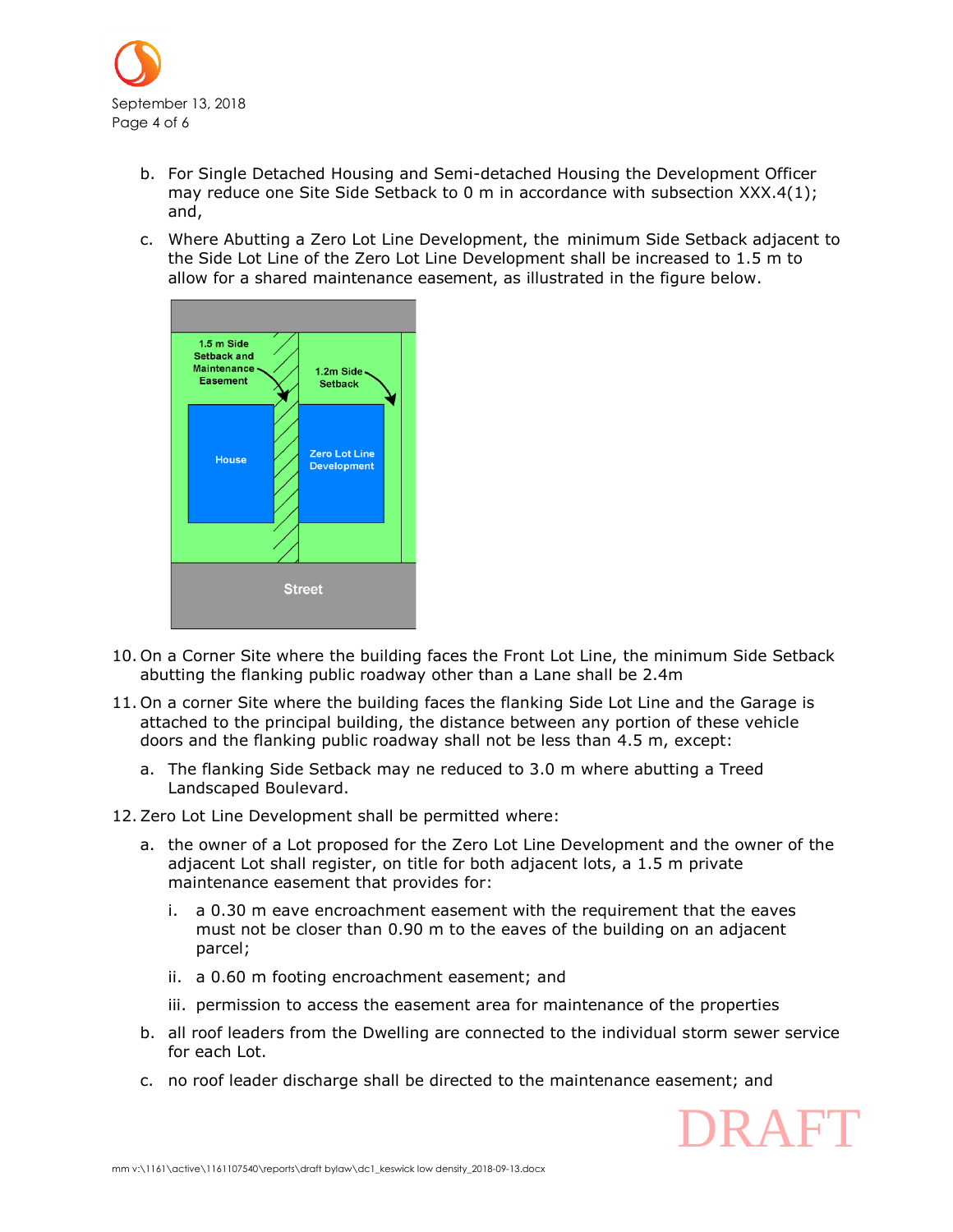

- 13. Where vehicular access is not from the Lane, Zero Lot Line Development shall be restricted to only one side of a public roadway and shall not be allowed on collector roadways.
- 14. For Sites proposed for a Zero Lot Line Development of Semi-detached Housing, the owner of the Site proposed for the Zero Lot Line Development shall register on all titles within the Zero Lot Line Development Site as well as all titles on the adjacent Site a restrictive covenant and easement that:
	- a. requires a drainage swale constructed to City of Edmonton Design and Construction Standards; and
	- b. provides for the protection of drainage of the Site, including the right for water to flow across Lots and the requirement not to inhibit the flow of water across Lots.
- 15. The maximum building Height shall not exceed [10.0 m,](javascript:void(0);) in accordance with Section 52.
- 16. For Semi-detached Housing, including Lots within a Zero Lot Line Development Site, a Garage shall be located not less than 0.60 m from the Side Lot Line, except where erected on the common property line to the satisfaction of the Development Officer.
- 17. The Site Side Setback for a Garage in a Zero Lot Line Development may only be reduced to zero where:
	- a. a 1.5 m private maintenance easement identical to that registered for the principle building is provided;
	- b. all roof leaders from Accessory buildings are connected to the individual storm sewer service for each Lot or directed to drain directly to an adjacent Lane; and
	- c. no roof leader discharge shall be directed to the maintenance easement.
- 18. On-Site parking shall be located in accordance with the Zoning Bylaw and provided in accordance with the following requirements:
	- a. Where a Site has primary vehicular access not from a Lane, the following regulations shall apply:
		- i. a front or side attached Garage shall be provided;
		- ii. where a Driveway provides access to a parking space within a Garage, the Development Officer may consider the Driveway as a second parking space that is in tandem to the parking space; and
		- iii. driveway widths shall be no wider than the width of the Garage.
	- b. Where a Site has primary vehicular access from a Lane, the following regulations shall apply:
		- i. a Garage, or a Hardsurfaced parking pad, shall be provided;
		- ii. the minimum distance from the Rear Lot Line to a Garage or Hardsurfaced parking pad shall be [1.2](javascript:void(0);) m;
		- iii. A Hardsurfaced parking pad shall be a minimum width of [4.88 m](javascript:void(0);) and depth of [5.5](javascript:void(0);)  [m.](javascript:void(0);) A Hardsurfaced parking pad shall include an underground electrical power connection with an outlet on a post approximately 1.0 m in Height, located within 1.0 m of the parking pad; and